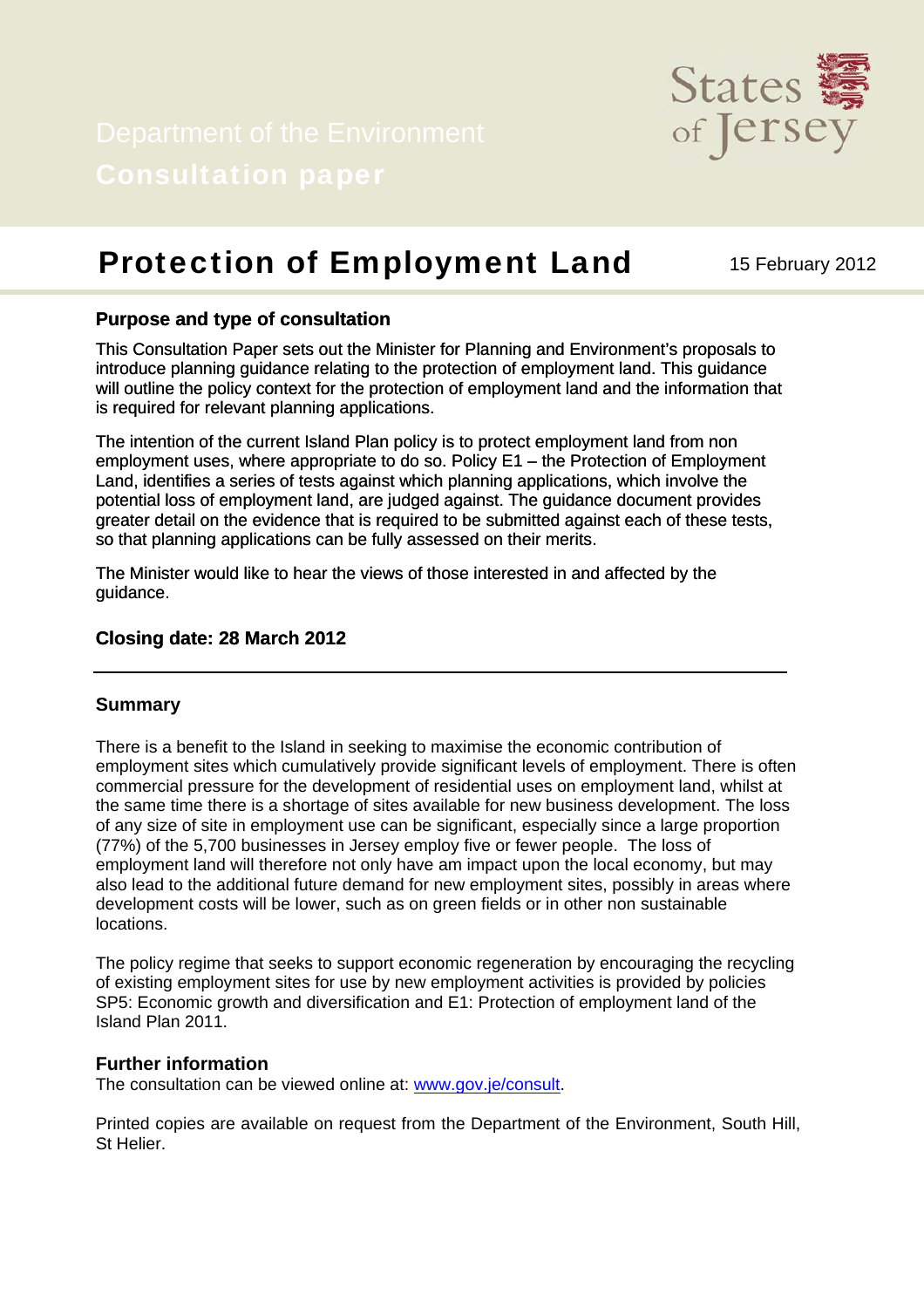### **Please send your comments to:**

Ralph Buchholz, Principal Planner Planning and Building Services, South Hill, St Helier, JE2 4US

#### **How to contact us**

Telephone 4484443 Email r.buchholz@gov.je Fax 445528

# **This consultation paper has been sent to the following individuals / organisations and will be lodged in the States as a report:**

Chairman – Environment Scrutiny Panel Director – Development Control Director - Jersey Property Holdings Association of Jersey Architects Association of Jersey Estate Agents Jersey Construction Council Chamber of Commerce Public Consultation Register

### **Supporting documents attached**

Consultation draft advice note – Protection of Employment Land

### **Consultation response**

A series of statements about the guidance and the strategic policy direction which underpins it are set out below, which may help with your response. Alternatively, you may submit any other comment that you wish to make on the content of this draft guidance note.

You may do this online on www.gov.je/consult or you can print and submit the questionnaire to the address below.

| 1. Is there is a need for planning<br>guidance on the protection of<br>employment land?                                                                                                                              | Strongly<br>agree | Agree | Don't<br>know | <b>Disagree</b> | Strongly<br><b>Disagree</b> |
|----------------------------------------------------------------------------------------------------------------------------------------------------------------------------------------------------------------------|-------------------|-------|---------------|-----------------|-----------------------------|
| Please give reasons for your answer                                                                                                                                                                                  |                   |       |               |                 |                             |
| 2. Is it appropriate for the Minister<br>to require an independent<br>marketing strategy to be<br>undertaken of the site in order to<br>evidence the current level of<br>demand and viability for<br>employment use? | Strongly<br>agree | Agree | Don't<br>know | <b>Disagree</b> | Strongly<br>disagree        |
| Please give reasons for your answer                                                                                                                                                                                  |                   |       |               |                 |                             |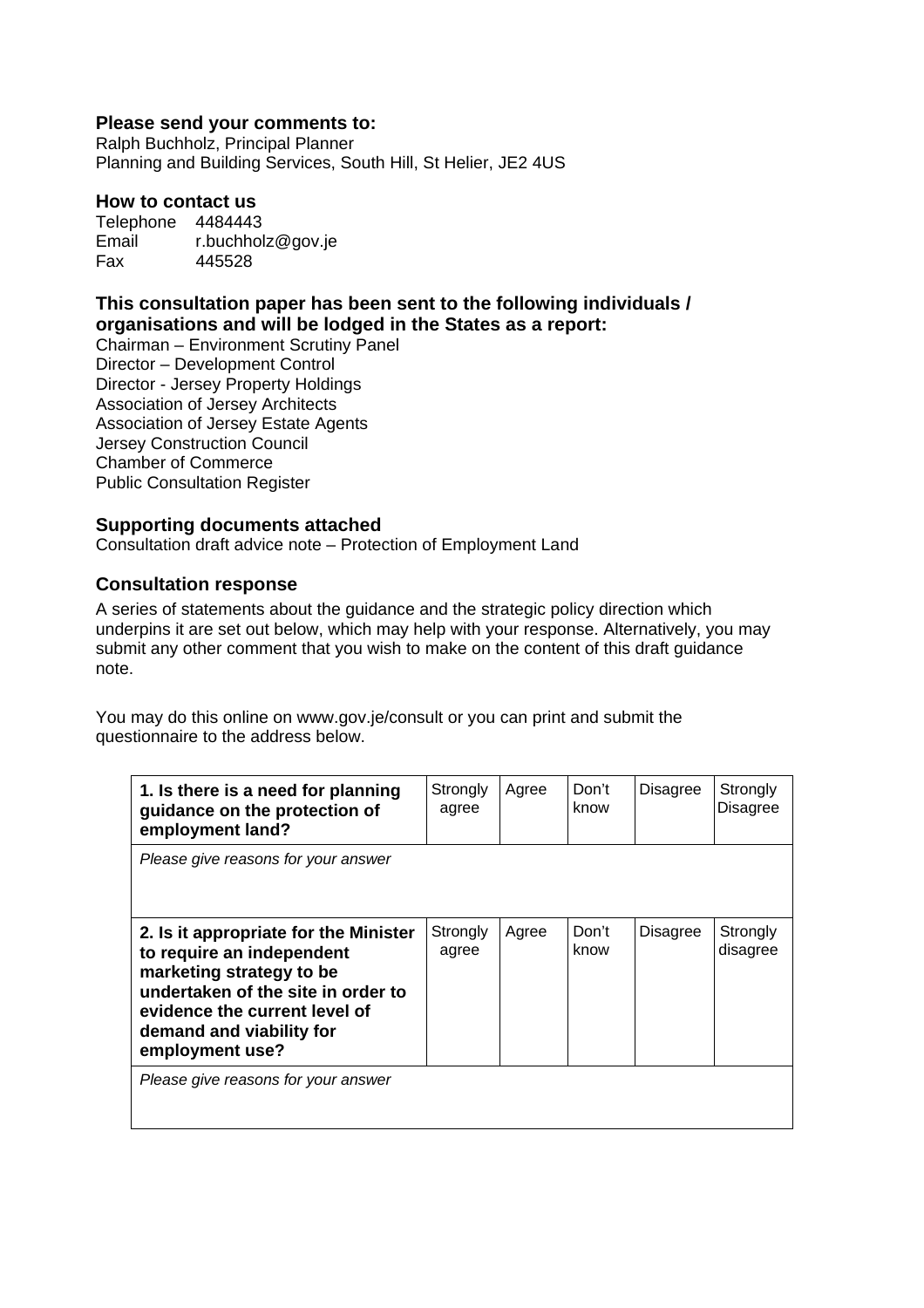| 3. When assessing the demand<br>for employment uses is it<br>appropriate to have a flexible<br>approach towards the time period<br>required for marketing a site? | Strongly<br>agree          | Agree           | Don't<br>know   | Disagree           | Strongly<br><b>Disagree</b> |
|-------------------------------------------------------------------------------------------------------------------------------------------------------------------|----------------------------|-----------------|-----------------|--------------------|-----------------------------|
| Please give reasons for your answer                                                                                                                               |                            |                 |                 |                    |                             |
| 4. If you did not agree with<br>question 3, what would be the<br>appropriate minimum marketing<br>period?                                                         | Less<br>than $3$<br>months | $3-6$<br>months | $6-9$<br>months | $9 - 12$<br>months | More<br>than 12<br>months   |
| Please give reasons for your answer                                                                                                                               |                            |                 |                 |                    |                             |
| 5. Is the form of the planning<br>guidance clear and easy to<br>understand and use?                                                                               | Strongly<br>agree          | Agree           | Don't<br>know   | Disagree           | Strongly<br>disagree        |
| Please give reasons for your answer                                                                                                                               |                            |                 |                 |                    |                             |
| 6. Please indicate any additional<br>information that you think is<br>needed, that is not in the<br>guidance document.                                            |                            |                 |                 |                    |                             |

Please note that consultation responses may be made public (sent to other interested parties on request, sent to the Scrutiny Office, quoted in a published report, reported in the media, published on [www.gov.je,](http://www.gov.je/) listed on a consultation summary etc). If you have a particular wish for confidentiality please indicate this clearly when submitting a response.

| I agree that my comments may be made public and attributed to me                  |  |
|-----------------------------------------------------------------------------------|--|
| I agree that my comments may be made public but not attributed<br>(i.e.anonymous) |  |
| I don't want my comments made public                                              |  |